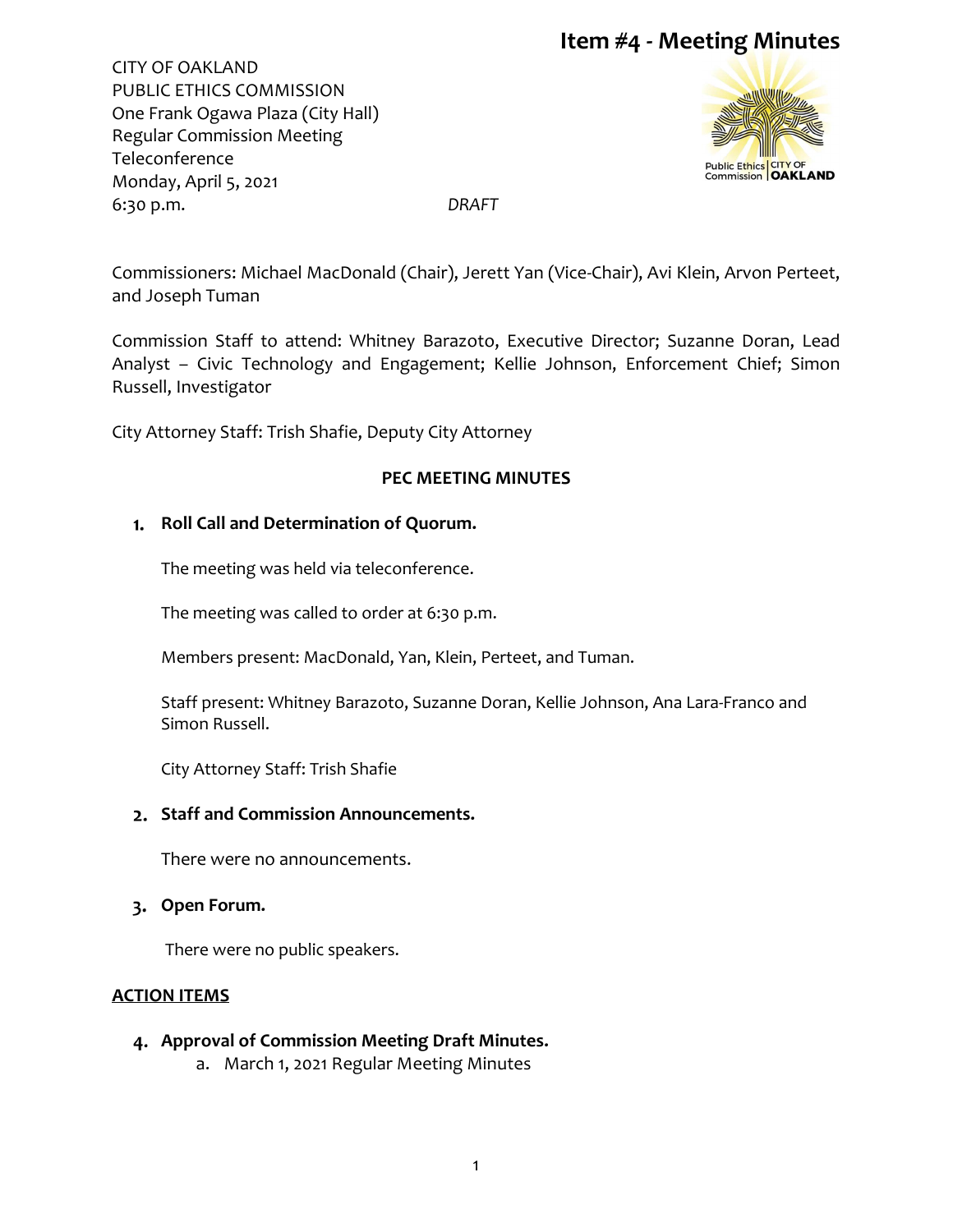CITY OF OAKLAND PUBLIC ETHICS COMMISSION One Frank Ogawa Plaza (City Hall) Regular Commission Meeting Teleconference Monday, April 5, 2021 6:30 p.m. *DRAFT*



Tuman moved, and MacDonald seconded to adopt the March 1, 2021 Regular Meeting Minutes.

There were no public speakers.

Ayes: MacDonald, Yan, Klein, Perteet, and Tuman.

Noes: None

Vote: Passed 5-0

### **New Commissioner Selection.**

Whitney Barazoto, Executive Director, shared the Commission received 5 timely applications for the PEC-appointed vacancy. Applicants were invited to appear before the full Commission for a public interview.

Each applicant was given four minutes to introduce themselves to the Commission, followed by questions from Commissioners. Commissioners asked questions of the candidates and discussed both the application process and candidate applications.

There were no public speakers.

Perteet moved, and Tuman seconded with a friendly amendment by Tuman to extend the recruitment period for 30 days in order to expand the pool of applicants for the position and allow time for all applicants to satisfy the requirement to attend a Commission meeting prior to their final interview.

Ayes: MacDonald, Yan, Perteet, and Tuman.

Noes: None

Absent: Klein (Klein stepped away from the meeting at 8 p.m.)

Vote: Passed 4-0

### *In the Matter of Everett Cleveland Jr.* **(Case No. 20-03 (a)).**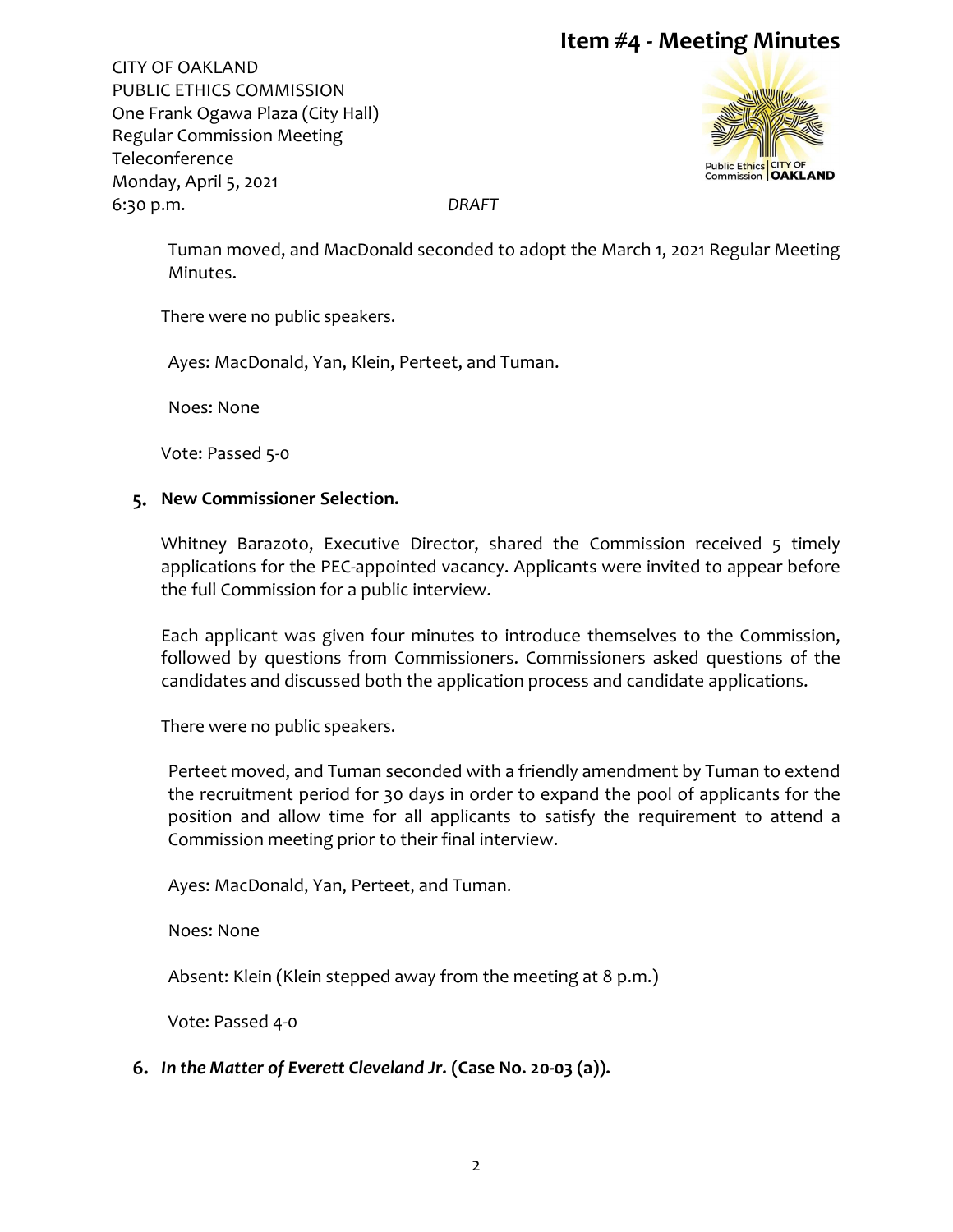CITY OF OAKLAND PUBLIC ETHICS COMMISSION One Frank Ogawa Plaza (City Hall) Regular Commission Meeting Teleconference Monday, April 5, 2021 6:30 p.m. *DRAFT*



Kellie Johnson, Enforcement Chief, shared with the Commission the background on the matter. On January 7, 2020, PEC staff received information alleging that Everett Cleveland Jr. may have violated the Government Ethics Act when he decided or participated in deciding the award of funds by HCD to a nonprofit housing developer under the 2019 "Notice of Funding Availability" (NOFA) program. Cleveland had taken part in the decision-making process.

Staff recommended that the Commission approve the staff offer of a Diversion Agreement to resolve the violation.

Commissioners discussed and asked questions.

There were two public speakers.

Perteet moved, and Tuman seconded to accept the staff recommendation.

Ayes: MacDonald, Yan, Perteet, and Tuman.

Noes: None

Absent: Klein

Vote: Passed 4-0

### *In the Matter of Norma Thompson* **(Case No. 20-03(b)).**

Ms. Johnson shared with the Commission information alleging that Norma Thompson, a City of Oakland Housing Community Development staff member, violated conflicts of interest rules when she decided or participated in deciding the award of funds by HCD to a nonprofit housing developer under the 2019 "Notice of Funding Availability" (NOFA) program. The allegation was that Thompson was working as a paid consultant for the Community Housing Development Corporation at the time that she took part in the decision-making process regarding CHDC's 2019 NOFA applications.

Staff investigation found that Thompson failed to file a Form 700 when she rejoined the City in 2019, that she failed to file a Form 700 upon leaving office, and that she violated the City of Oakland revolving-door provisions of the Government Ethics Act through her consulting work with CHDC.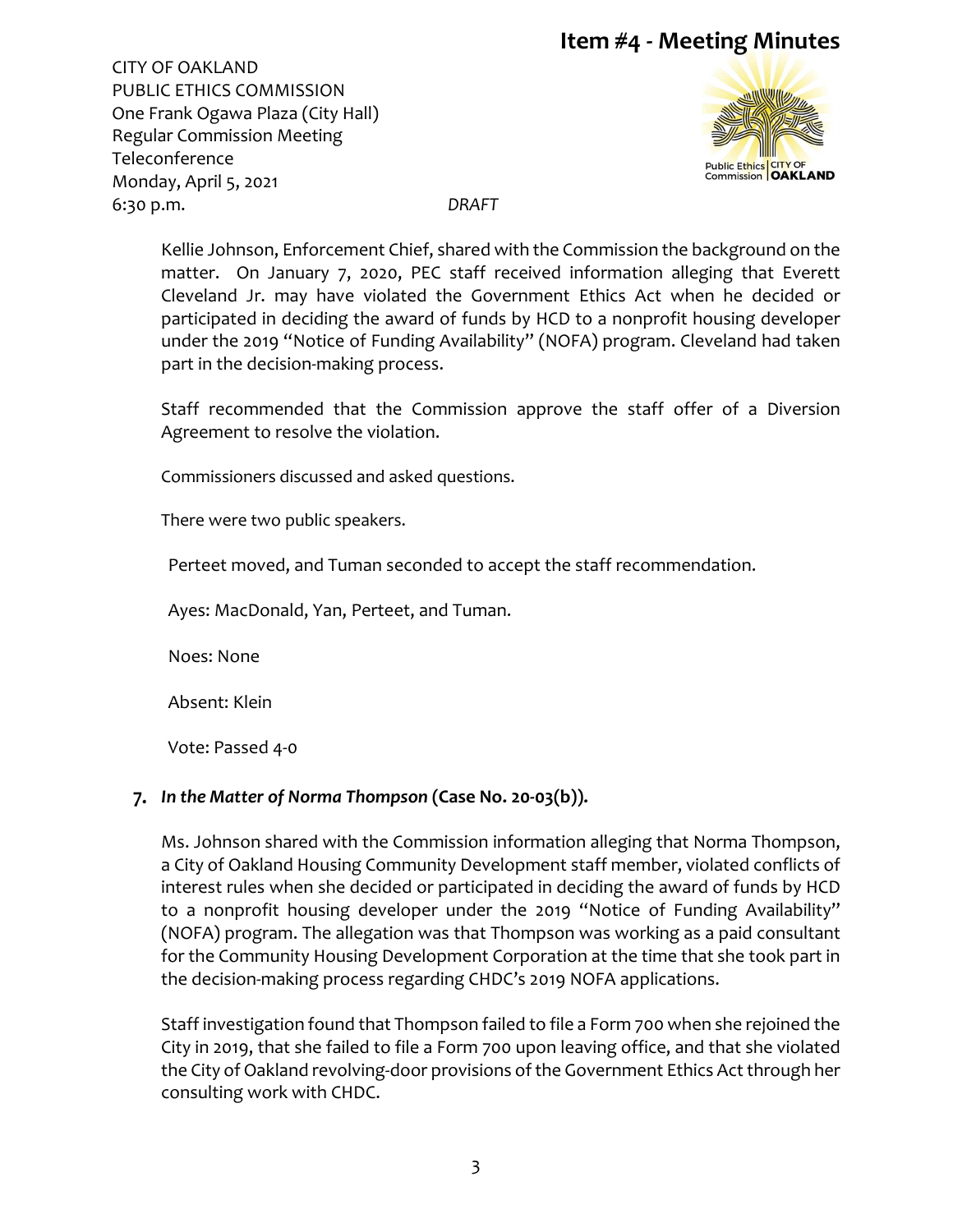CITY OF OAKLAND PUBLIC ETHICS COMMISSION One Frank Ogawa Plaza (City Hall) Regular Commission Meeting Teleconference Monday, April 5, 2021 6:30 p.m. *DRAFT*



Staff recommended that the Commission approve the staff offer of a Diversion Agreement to resolve the violation.

Commissioners discussed and asked questions. There were no speakers.

Perteet moved, and Tuman seconded to accept the staff recommendation with an edit from "he" to "she" in the draft document.

Ayes: Perteet, Tuman

Noes: MacDonald, Yan

Absent: Klein

Vote: Failed 2-2

Ms. Johnson indicated that she will take the Commission's feedback into consideration as she moves forward with the case resolution.

### *In the Matter of Manuel Altamirano Sr.* **(Case No.** *20-04***(a))***.*

Ms. Johnson shared information about an allegation that a City Parking Control Technician was approached by a co-worker, Manuel Altamirano Sr.*,* to retract/void two tickets that the technician issued for Use of a Counterfeit/Altered Disabled Placard and Use of Disabled Parking Space on Manuel Altamirano's wife's car in exchange for money.

Commission staff completed its review and investigation of the matter and found sufficient evidence that Manuel Altamirano Sr. violated the Government Ethics Act. Staff recommended that the Commission find probable cause that Manuel Altamirano Sr. Violated the Government Ethics Act and schedule this matter for a hearing.

Commissioners discussed and asked questions.

There were no public speakers.

Tuman moved, and MacDonald seconded to accept the staff recommendation to schedule the matter for a hearing.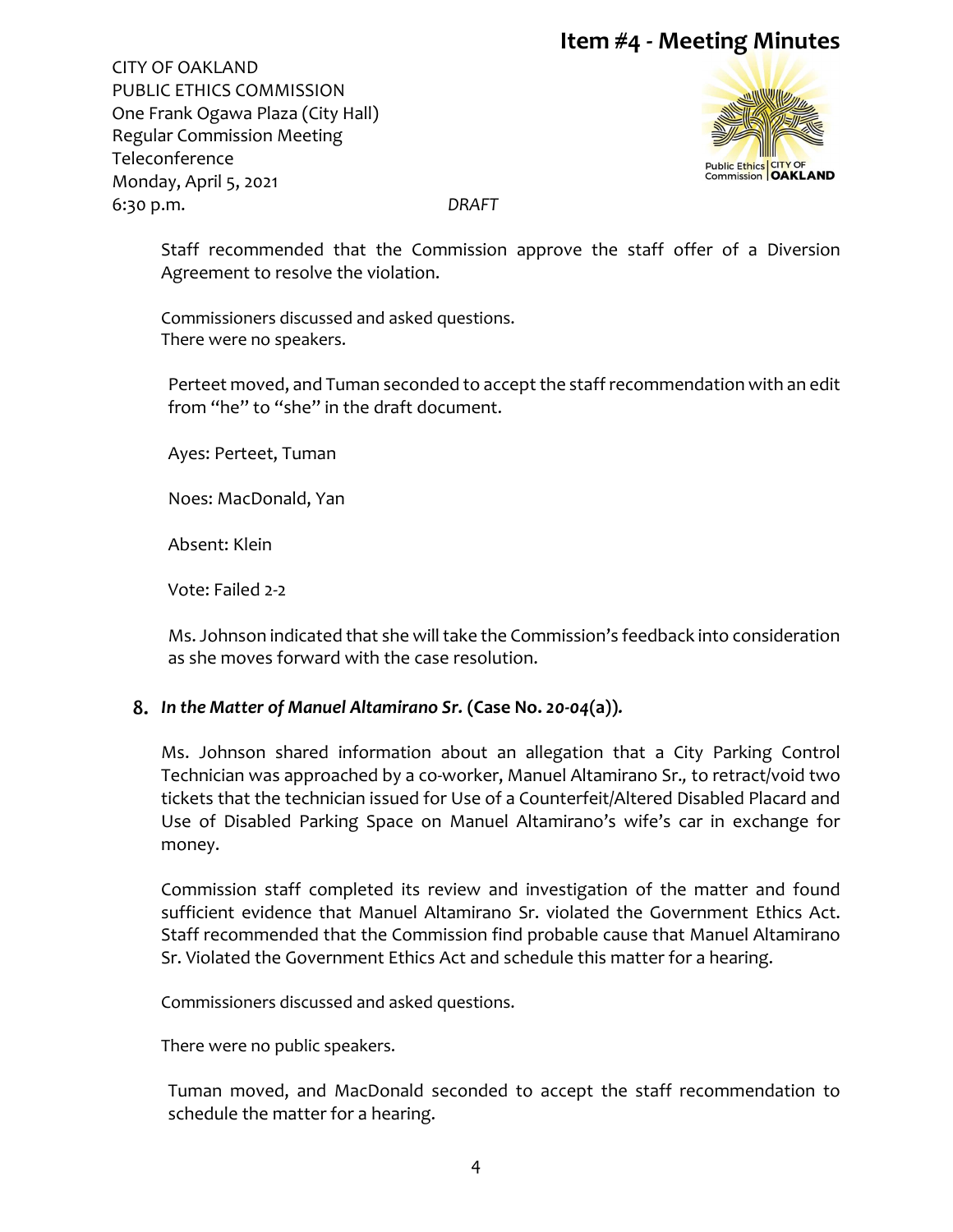CITY OF OAKLAND PUBLIC ETHICS COMMISSION One Frank Ogawa Plaza (City Hall) Regular Commission Meeting Teleconference Monday, April 5, 2021 6:30 p.m. *DRAFT*



Ayes: MacDonald, Yan, Perteet, and Tuman.

Noes: None

Absent: Klein

Vote: Passed 4-0

### **DISCUSSION ITEMS**

### **Reports on Subcommittees and Commissioner Assignments.**

**a. Sunshine Review Subcommittee** (*ad hoc/*temporary, created on May 8, 2020) – Michael MacDonald (Chair), Avi Klein, and Joe Tuman

MacDonald created an ad hoc Recruitment Subcommittee. Members are MacDonald, Yan, and Perteet.

MacDonald shared that the *ad hoc* Sunshine subcommittee will share an update after their next meeting.

There were no public speakers.

### **INFORMATION ITEMS**

### 10. Disclosure and Engagement.

There were no additions or questions from Commissioners.

There were no public speakers.

### **Enforcement Program.**

There were no additions or questions from Commissioners.

There were no public speakers.

### **Executive Director's Report.**